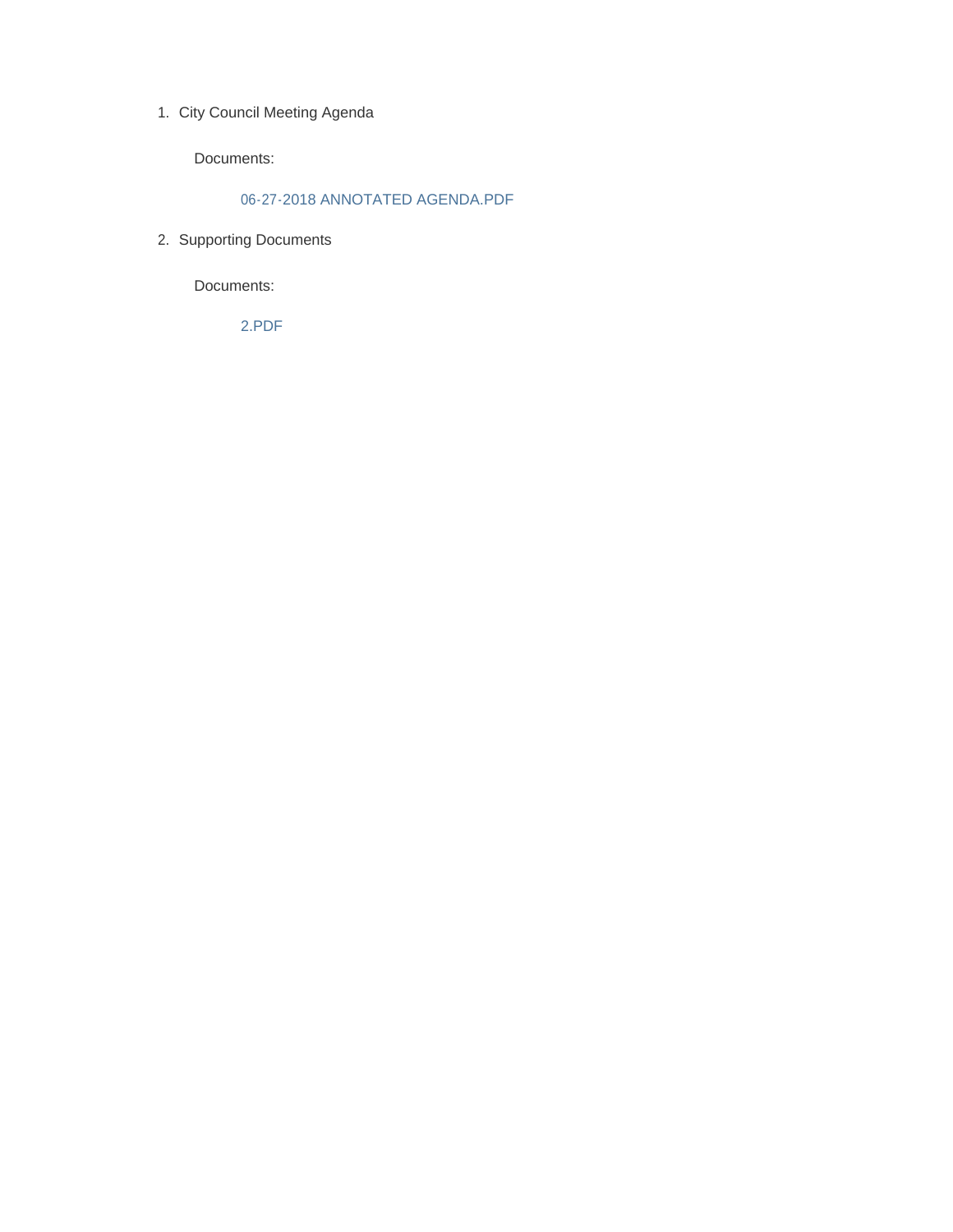# COUNCILMEMBERS

Edi E. Birsan, Mayor Carlyn S. Obringer, Vice Mayor Laura M. Hoffmeister Ronald E. Leone Timothy A. McGallian



Civic Center 1950 Parkside Drive Concord, CA 94519 www.cityofconcord.org

# **ANNOTATED AGENDA Special Meeting of the Concord City Council/City Council Sitting as the Local Reuse Authority**

Wednesday, June 27, 2018

1:00 p.m. Council Chamber 1950 Parkside Drive

Information for the public on participation at Council meetings can be found on the back of the Speaker Identification Card. Should you have any questions after consulting the Speaker Identification Card, please contact the City Clerk prior to the Council meeting.

**AGENDIZED ITEMS –** The public is entitled to address the City Council on items appearing on the agenda before or during the City Council's consideration of that item. Each speaker will be limited to approximately three minutes.

## **1. OPENING**

## **Roll Call – all present**

**2. Considering** – reports of a potential detention center and/or migrant housing at the former Concord Naval Weapons Station and/or Coast Guard property, including community input, coordination with other elected officials, and possible formulation and implementation of Council response and City action plan. Please note: no staff report will be prepared; however, a copy of the Mayor's June 25, 2018, letter to the Secretary of the Navy is attached.

## **ACTION: Report heard and public testimony taken.**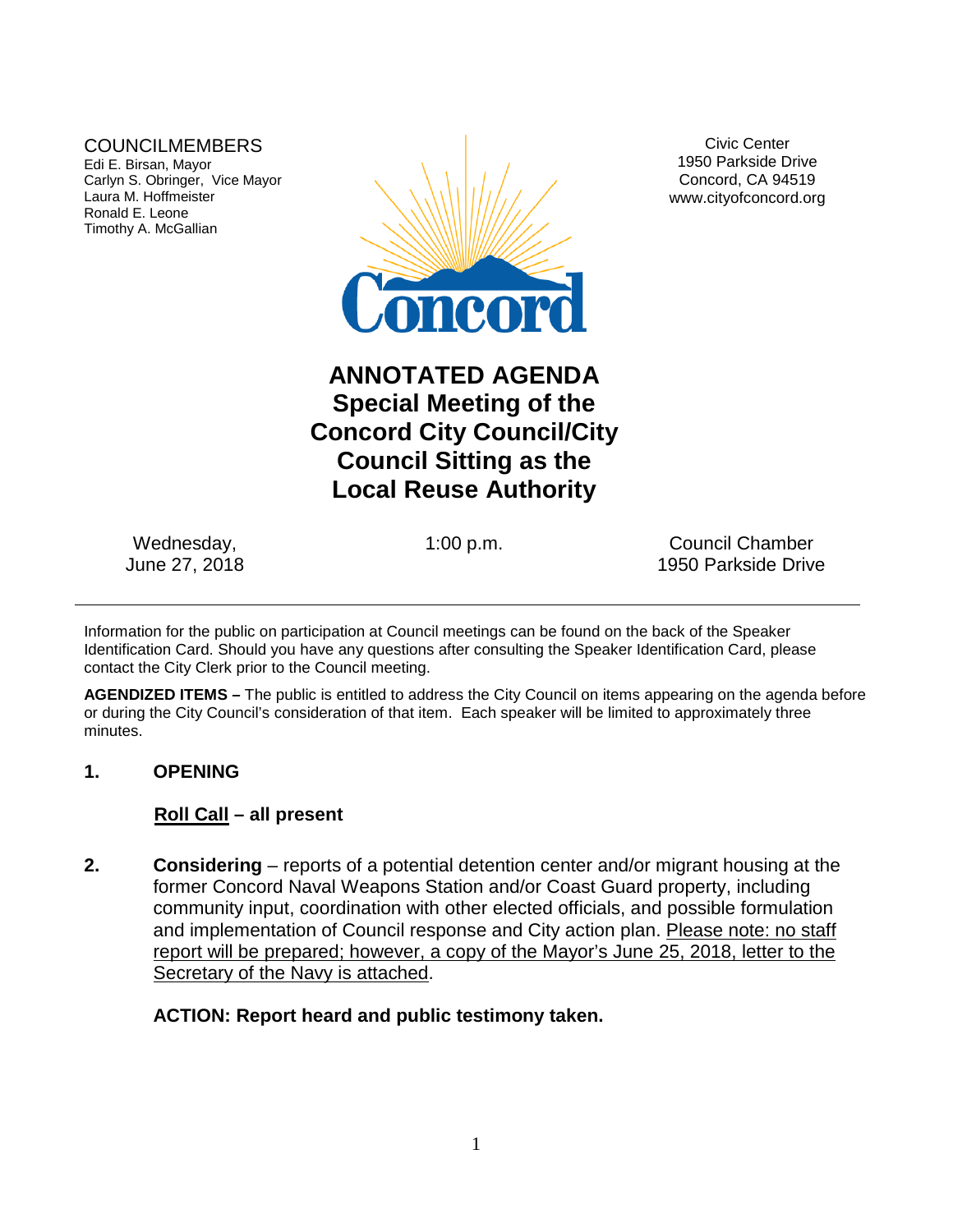## **3. CORRESPONDENCE**

Correspondence received at the City Council meeting will be listed here on the Annotated Agenda.

- a. Benched Correspondence Agenda Item No. 2
- b. Press Release from Congressman Mark DeSaulnier dated June 27, 2018
- c. Letter submitted by Leland Frayseth dated June 27, 2018
- d. Suggested information points submitted by a member of the public

#### **4. ADJOURNMENT – at 3:15 p.m.**

Next Meeting: Regular Meeting Date: 8/7/2018 - 6:30 PM

**ADA NOTICE AND HEARING IMPAIRED PROVISIONS -** The Council Chamber is equipped with a T-Coil Hearing Loop. This system allows "T" coil reception of the audio proceedings. Please switch your hearing aid or cochlear device to the "T", "T" Coil or telephone position. If you would like better audio reception, a loop receiver that picks up the audio loop is available from the City Clerk.

In accordance with the Americans with Disabilities Act and California Law, it is the policy of the City of Concord to offer its public programs, services and meetings in a manner that is readily accessible to everyone, including those with disabilities. If you are disabled and require a copy of a public hearing notice, or an agenda and/or agenda packet in an appropriate alternative format; or if you require other accommodation, please contact the ADA Coordinator at (925) 671-3031, at least five days in advance of the hearing. Advance notification within this guideline will enable the City to make reasonable arrangements to ensure accessibility.

The following is a list of regular **Council Committee** meeting dates. Most meetings are held in the Garden Conference Room, 1950 Parkside Drive, Concord. **NOTE: Meetings are subject to change or cancellation. For latest information and committee agendas please call 671-3158.**

| Committee                                    | <b>Chair/Member</b> | <b>Meeting Time</b>                    |
|----------------------------------------------|---------------------|----------------------------------------|
| Policy Development & Internal<br>Operations  | Birsan/Obringer     | $2^{nd}$ Wednesday at 5:30 p.m.        |
| Housing & Economic Development               | Obringer/McGallian  | $4th$ Monday at 5:30 p.m.              |
| Infrastructure & Franchise                   | Hoffmeister/Leone   | $2^{nd}$ Monday at 6:00 p.m.           |
| Recreation, Cultural Affairs & Comm.<br>Svc. | McGallian/Birsan    | 3 <sup>rd</sup> Wednesday at 5:30 p.m. |
| Youth & Education                            | Leone/Hoffmeister   | $3rd$ Monday at 6:00 p.m.              |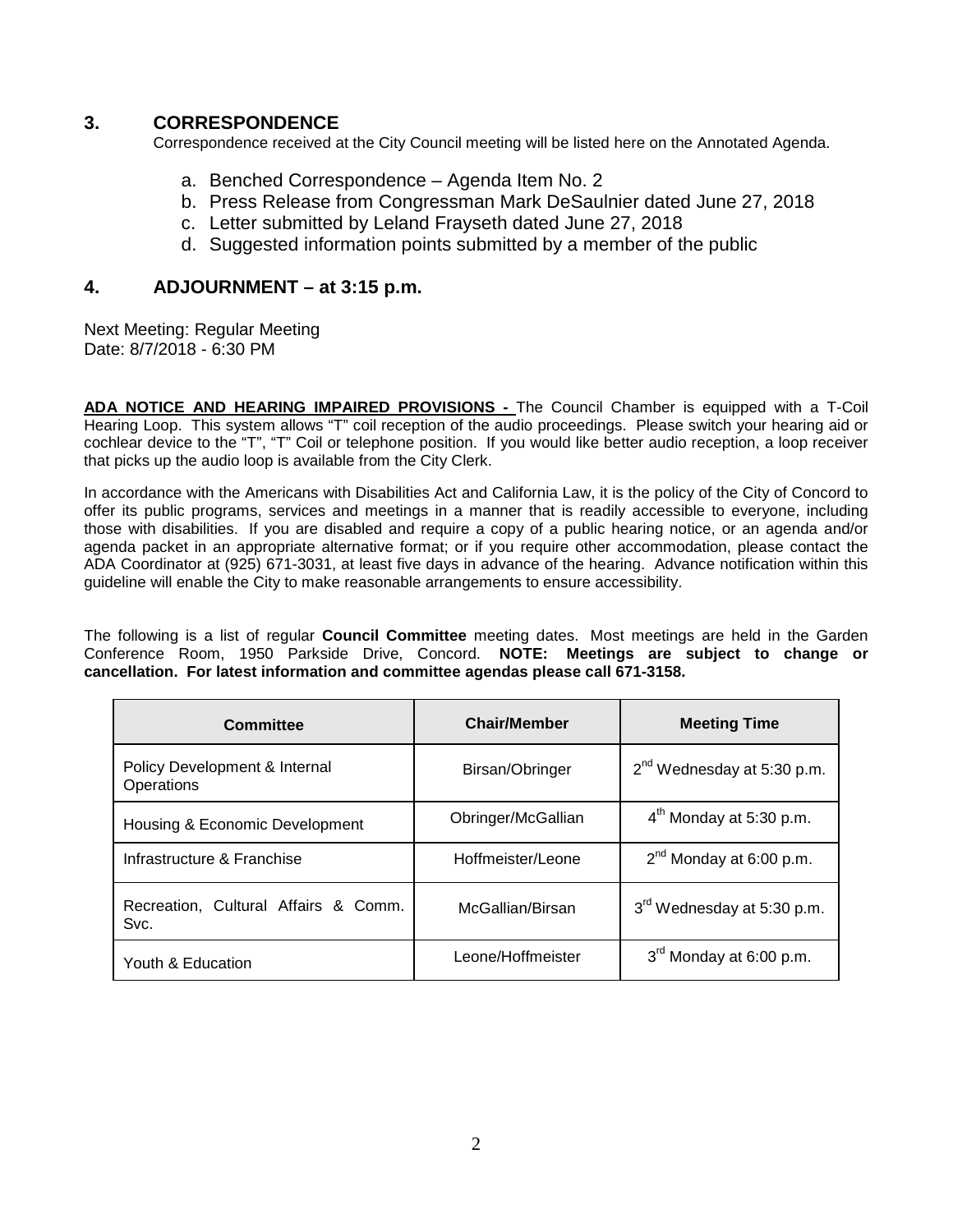**CITY OF CONCORD** 1950 Parkside Drive, MS/01 Concord, California 94519-2578 FAX: (925) 798-0636

**OFFICE OF THE MAYOR** Telephone: (925) 671-3158



**CITY COUNCIL** Edi E. Birsan, Mayor Carlyn S. Obringer, Vice Mayor Laura M. Hoffmeister **Ronald E. Leone Timothy A. McGallian** 

Patti Barsotti, City Treasurer

Valerie J. Barone, City Manager

June 25, 2018

The Honorable Richard Spencer Secretary of the Navy 1000 Navy Pentagon Washington, DC 20350-1000

Dear Mr. Secretary,

On behalf of the Concord Community, Concord City Council and Local Reuse Authority, and as Mayor of the City of Concord, I am requesting your assistance in obtaining factual information regarding a draft Navy memo reportedly considering the placement of a detention center housing more than 47,000 immigrants at the former Concord Naval Weapons Station (CNWS). Concord residents and leaders have numerous questions about the detention center proposal and we would welcome you or an authorized representative to come to a City Council meeting to clarify the situation, including the decision making process, current status and timing.

The City of Concord has worked in partnership with the Navy for the last 12 years through the BRAC process and spent millions of tax payers dollars (both federal and local) in negotiations for the sale of the property, planning for the site, and environmental permitting and remediation of the site. Our current negotiations with Navy staff anticipate first transfers of property over the next few months. Property that is not being transferred in the first transfers lack clearance from the federal government as "suitable" for transfer, which means that these lands are not suitable for public habitation either.

The CNWS is neither rural nor remote, rather it is directly adjacent to existing Concord neighborhoods and the largest active Army ammunition and explosives depot at Military Ocean Terminal Concord (MOTCO) on the West Coast.

Below, I've outlined these concerns a bit more.

#### **Basic Concerns**

- The location of the CNWS directly adjacent to our residential community and to MOTCO.
- Significant acreage within the CNWS is still undergoing assessment and clean-up  $\bullet$ of Navy contamination and is not suitable for transfer nor human occupation.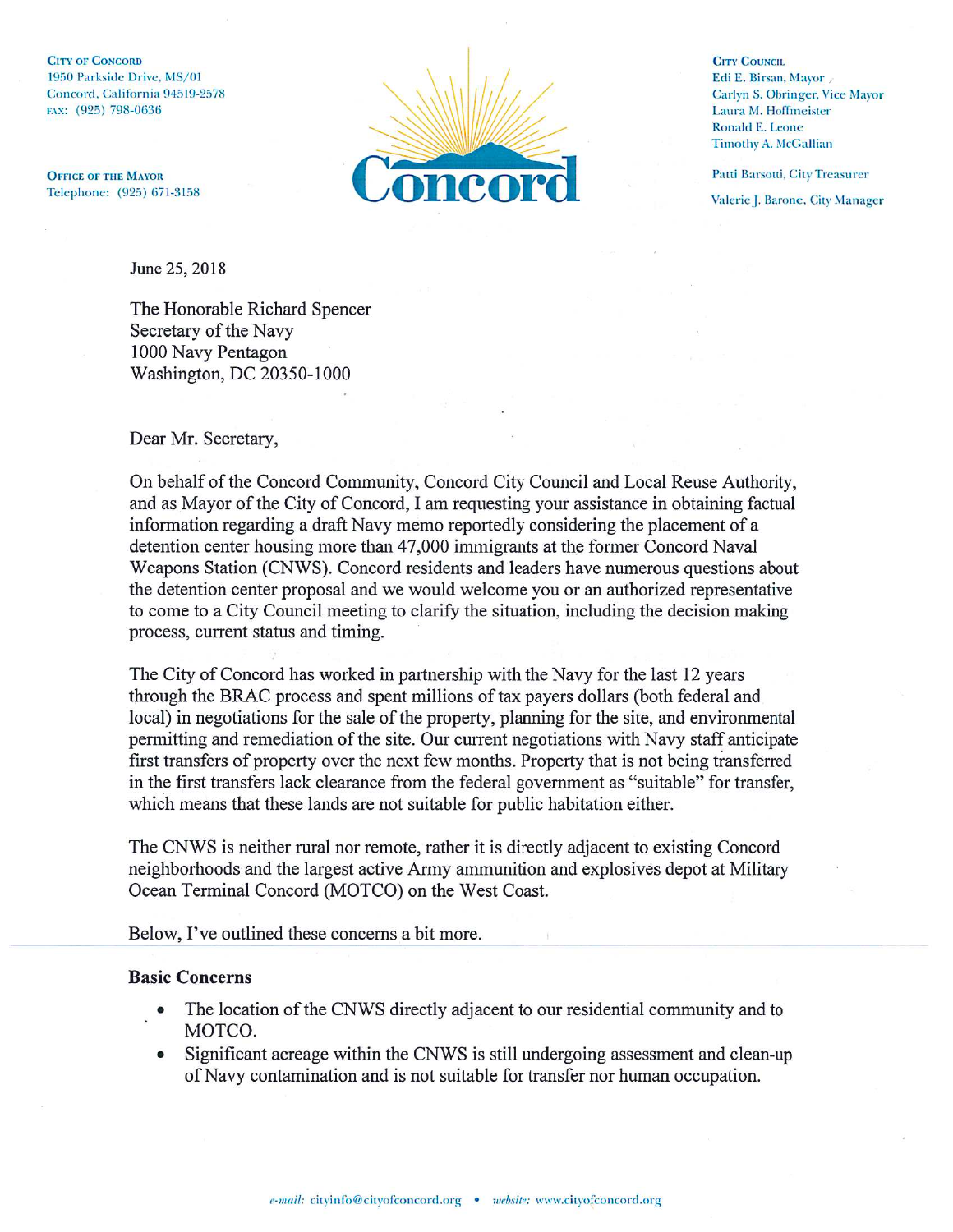The Honorable Richard Spencer June 25, 2018 Page 2

- The City and the Navy have been working together over the last 12-years through  $\bullet$ the BRAC process and we are within months of transferring property to the City and the East Bay Regional Parks District for development of parkland and housing and commercial uses.
- The CNWS currently has no useful infrastructure to provide water, sewer, or  $\bullet$ electricity.

These concerns, individually and collectively, make the CNWS unsuitable for consideration as a detention facility.

## **BRAC Process and Property Transfer**

Over 12 years ago the City of Concord was designated as the Local Reuse Authority (LRA) under the Base Realignment and Closure Act (BRAC) and began a partnership with the Navy to facilitate the transfer and redevelopment of the CNWS. This partnership has spent millions of local and Federal taxpayers' dollars to engage the local community in a vision for the project; prepare the necessary environmental assessments, pursue the required resource agency permits; and secure a Master Developer willing to plan and finance the creation of jobs and housing at the site. To now withdraw from that process and shift to a transfer enabling a detention center would negate all those honorable efforts and reflect poorly on future negotiations here and elsewhere for the Navy.

### **Concord's Historic Background**

This July 4th Concord will be also celebrating the 150th anniversary of its founding. When the nearby town was totally destroyed by the Hayward Fault earthquake, Don Salvio Pacheco and his Mexican-American family initiated the plans for the city, and gave their land away for a \$1 to the survivors and refugees of the destroyed town so that they may build together a new community which the people quickly called Concord, as in living in concordance with one another.

#### **Future Collaboration and Information Sharing**

Concord residents would appreciate any information the Navy can provide us with regards to the draft memo identifying the CNWS as a potential detention center or future considerations of this concept. We have appreciated the Navy's close collaboration with us on our efforts to plan for the reuse and redevelopment of the CNWS. Clearly, we do not think the CNWS is an appropriate location for a detention center and will gladly provide the federal government with any information they may require in this decision making process.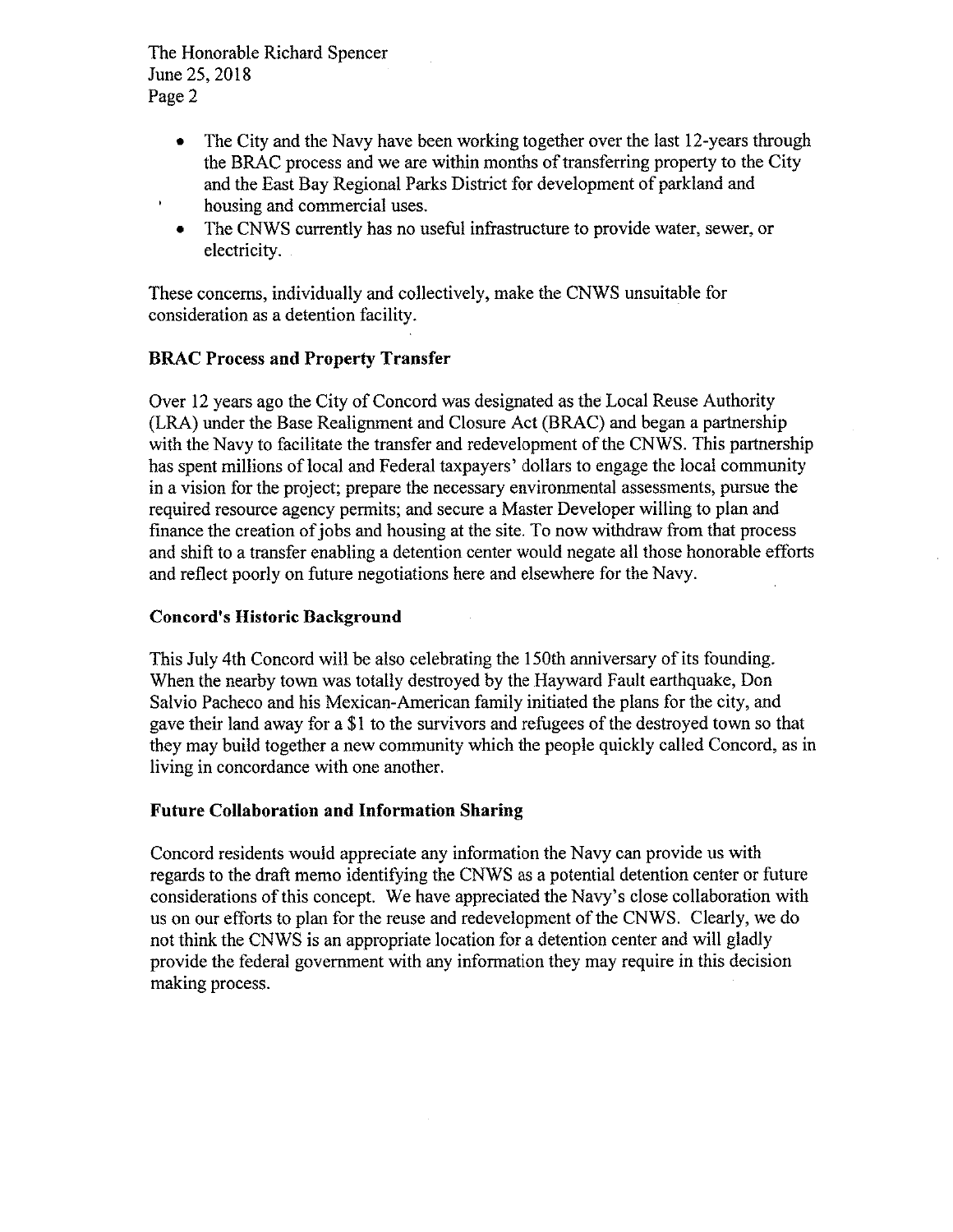The Honorable Richard Spencer June 25, 2018 Page 3

Thank you for your consideration on these matters. I repeat, again, our offer for you or your authorized representative to come to the City Council and explain in detail where the Navy intends to go in this regard.

Yours truly,

rom

Edi Birsan Mayor of the City of Concord, California.

Copy to: Senator Dianne Feinstein Senator Kamala Harris Congressman Mark DeSaulnier Assistant Secretary of the Navy Phyliss Bayer **State Senator Steve Glazer** State Assemblymember Tim Grayson County Supervisor Karen Mitchoff Concord City Council and Staff